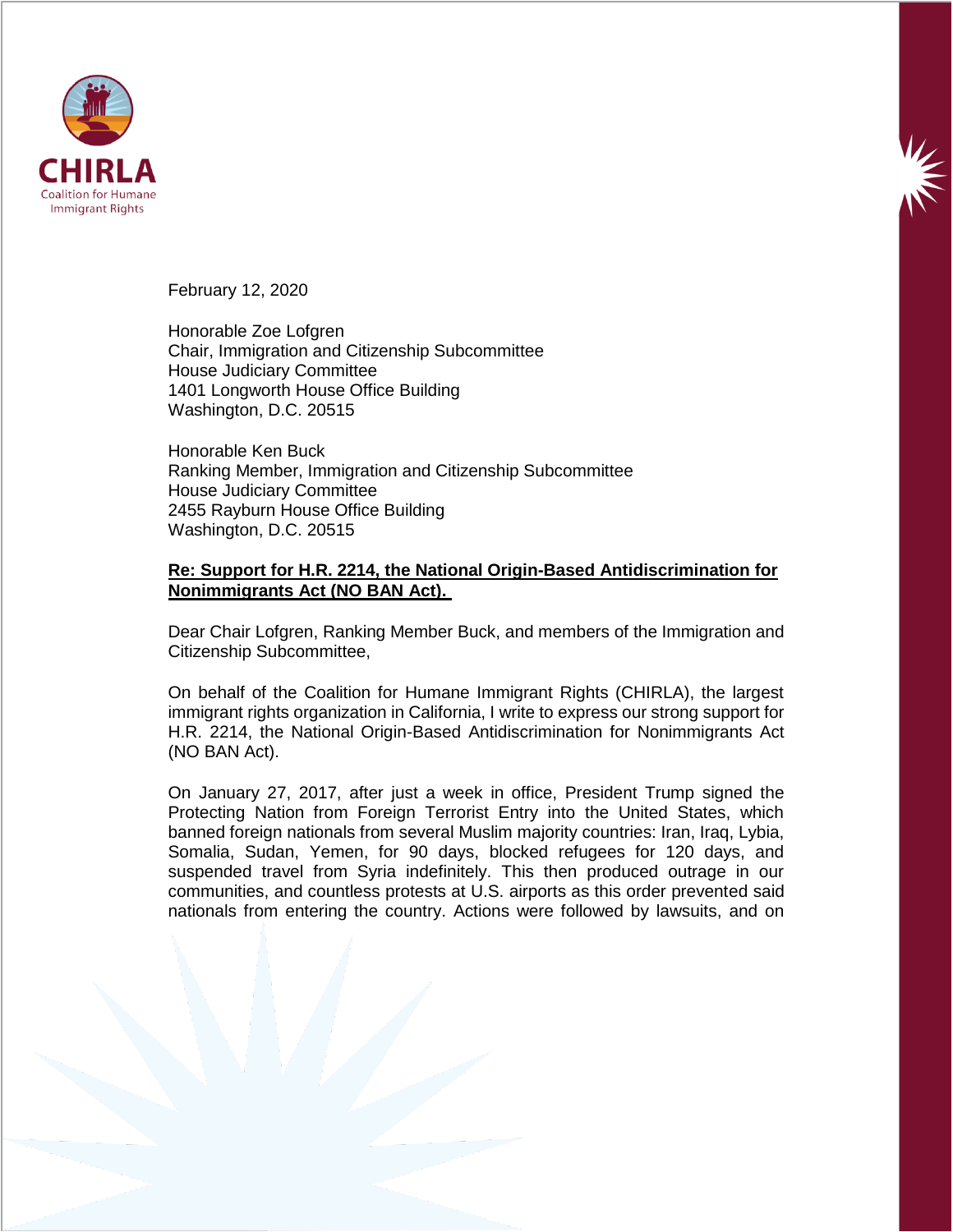

February 3, 2017, a federal district court issued a nationwide restraining order that blocked the Muslim ban from being implemented.

Since then, Trump has re-issued the Muslim ban numerous times in efforts to reverse his fortunes in the courts. Yet, despite how the ban was worded, it was clear to courts across the nation that any version of the Muslim ban is a prejudiced and appalling policy. Most recently, this issue went before the U.S. Supreme Court, which regrettably deferred to executive power without truly looking at the openly pronounced hate that undergirded the policy

The reissuance of the Muslim bans has contributed to the separation of families, the denials of life saving medical treatments, and parents being unable to care for their children. The ban also fuels a false and dangerous myth that Muslims are violent and pose a threat to our nation. In fact, the opposite is true, Muslim Americans are increasingly the victims of violence. In California alone, we have also experienced a surge in Islamophobia incidents against Mosques and Islamic Centers, as well as other anti-Muslim violence and crimes.<sup>1</sup>

To date, Trump has issued four versions restricting travel of Muslim nationals to the U.S. His most recent attack has a distinctly anti-African bent and expands his travel ban to include new restrictions for six additional countries: Eritrea, Kyrgyzstan, Myanmar, Nigeria, Sudan, and Tanzania. This new policy is set to take effect on February  $21^{st}$ , and the U.S. will suspend the issuance of visas that can lead to permanent residency for nationals of Eritrea, Kyrgyzstan, Myanmar, Nigeria. The Executive Order will also make nationals of Sudan and Tanzania ineligible for diversity visas, and thus prohibited from participating in the wellknown Green Card lottery that brings so much good will to the U.S.

The NO Ban Act would end the discriminatory Muslim Ban and secure vital protections against future discriminatory bans. The Act aims to amend the Immigration and Nationality Act (INA) to prohibit discrimination on the basis of

 $\overline{\phantom{a}}$ 

<sup>1</sup> <https://www.newamerica.org/in-depth/anti-muslim-activity/>